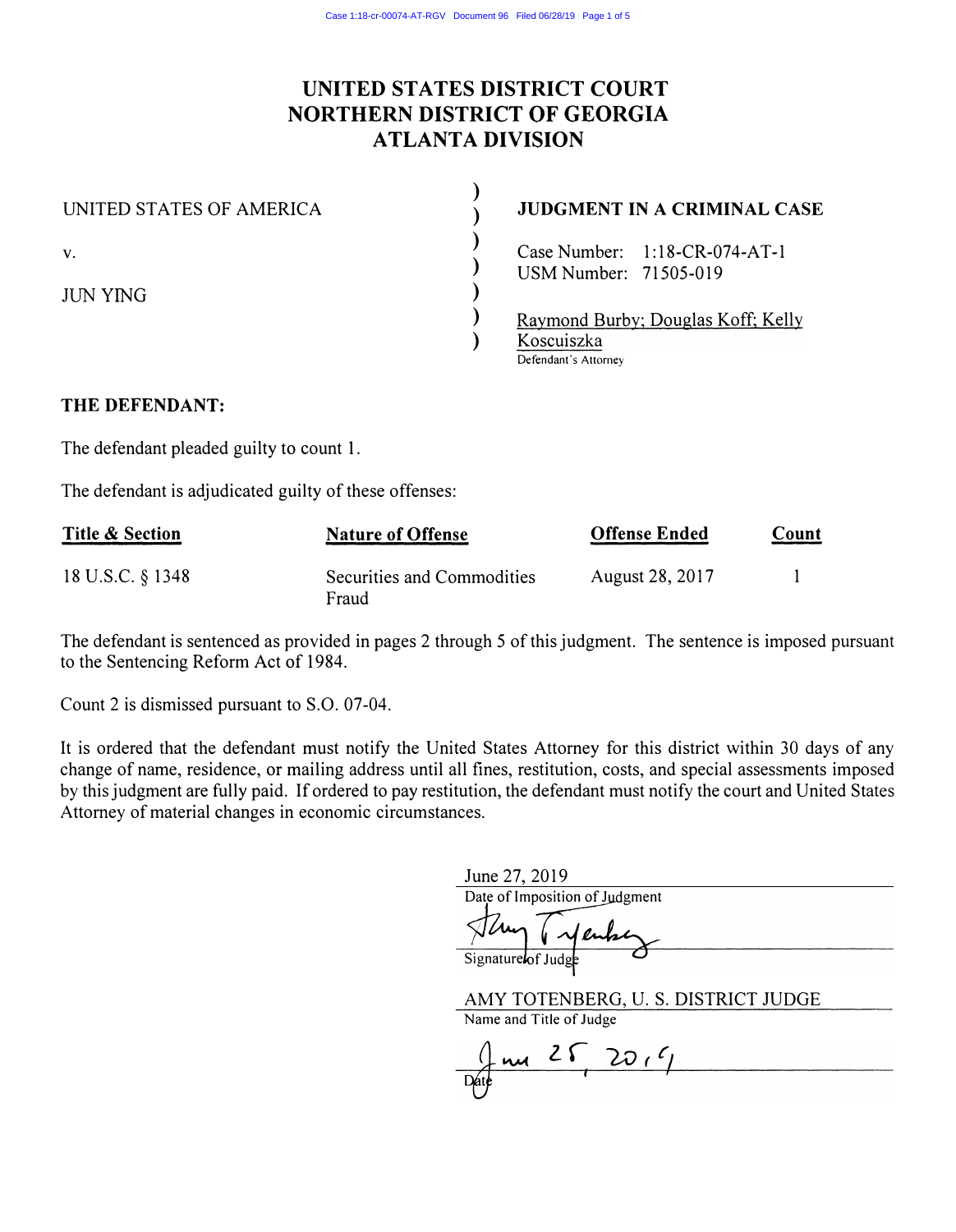# IMPRISONMENT

 $\mathcal{L}_{\text{max}}$  and  $\mathcal{L}_{\text{max}}$  are the second contract of the second contract of  $\mathcal{L}_{\text{max}}$ 

The defendant is hereby committed to the custody of the Federal Bureau of Prisons to be imprisoned for a total term of: FOUR (4) MONTHS.

The Court recommends that defendant serve his term of incarceration at FPC Montgomery.

Defendant will voluntarily report to the facility, on a date and time, as designated by the Bureau of Prisons on a date no earlier than forty-five (45) days from the date of this judgment.

# RETURN

|                                         | <b>RETURN</b>                                      |  |  |
|-----------------------------------------|----------------------------------------------------|--|--|
| have executed this judgment as follows: |                                                    |  |  |
|                                         |                                                    |  |  |
|                                         |                                                    |  |  |
|                                         |                                                    |  |  |
|                                         |                                                    |  |  |
|                                         |                                                    |  |  |
|                                         |                                                    |  |  |
| Defendant delivered on                  | to<br><u> 1980 - Jan Samuel Barbara, martin di</u> |  |  |
| at                                      | , with a certified copy of this judgment.          |  |  |
|                                         |                                                    |  |  |
|                                         | UNITED STATES MARSHAL                              |  |  |

DEPUTY UNITED STATES MARSHAL

#### DEFENDANT: JUN YING CASE NUMBER: 1:18-CR-074-AT-1

.<br>Se e se en seu en sua su proceso en 16 march<mark>a da destaca a a ampliatada (tipada mara n</mark>e es angel marece en e

Judgment -- Page 2 of 5

 $\hat{\mathcal{A}}$  , and  $\hat{\mathcal{A}}$  , where  $\hat{\mathcal{A}}$  , and the space of  $\hat{\mathcal{A}}$  , and  $\hat{\mathcal{A}}$  , and  $\hat{\mathcal{A}}$ 

Judgment in a Criminal Case Sheet 2 -- Imprisonment

 $\mathcal{L}^{\text{max}}(\mathbf{A},\mathbf{A})$  and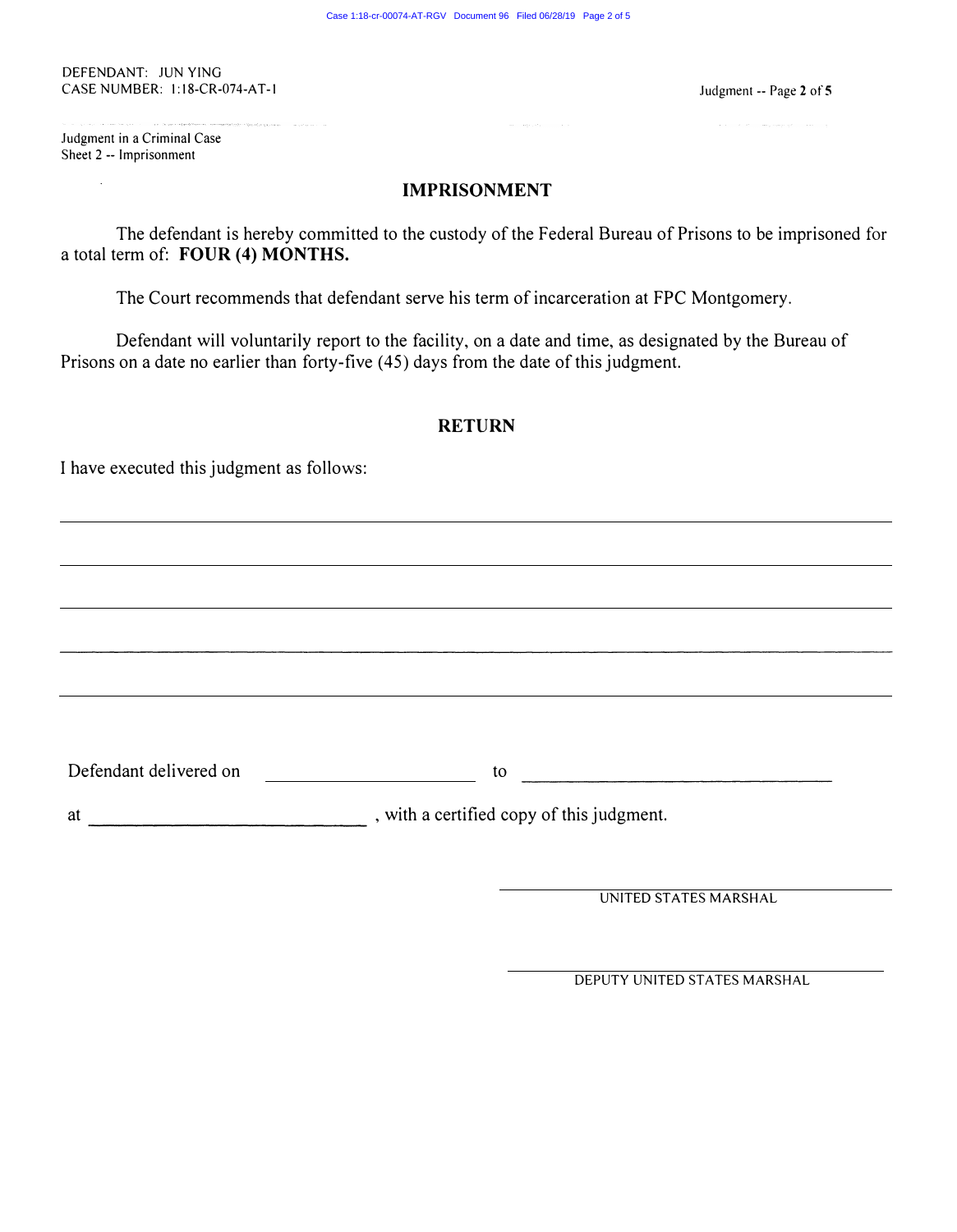Judgment in a Criminal Case Sheet 3 -- Supervised Release Judgment -- Page 3 of 5

·····-·-·······.

<···.·.-·· ··-·.· ·.·.··'.•·.•.-.•·.• ·.·:-: ...... ·:· .. :·:-:·:·:·>:·:·>:···:··:··.··········

# SUPERVISED RELEASE

Upon release from imprisonment, you will be on supervised release for a term of: ONE (1) YEAR.

The defendant shall report in person to the probation office in the district to which the defendant is released within 72 hours of release from the custody of the Bureau of Prisons.

# MANDATORY CONDITIONS

- 1. You must not commit another federal, state or local crime.
- 2. You must not unlawfully possess a controlled substance.
- 4. You must refrain from any unlawful use of a controlled substance.

- 5. You must refrain from the excessive use of alcohol.
- 6. You must cooperate in the collection of DNA as directed by the probation officer.
- 7. You must submit your person, property, house, residence, vehicle, papers, computers (as defined in 18 U .S.C. § 1030(e)(l)), other electronic communications or data storage devices or media, or office to a search conducted by a United States Probation Officer. Failure to submit to a search may be grounds for revocation of release. You must warn any other occupants that the premises may be subject to searches pursuant to this condition. An officer may conduct a search pursuant to this condition only when reasonable suspicion exists that you violated a condition of your supervision and that areas to be searched contain evidence of this violation. Any search must be conducted at a reasonable time and in a reasonable manner.
- 8. You must perform EIGHTY (80) HOURS of community service under the guidance and supervision of the

Probation Officer. The Probation Officer should seek out community service opportunities where defendant's skill sets would be the most productive. Defendant may continue his community service with the organizations that he currently serves.

You must comply with the standard conditions that have been adopted by this court as well as with any other conditions on the attached page.

#### DEFENDANT: JUN YING CASE NUMBER: 1:18-CR-074-AT-1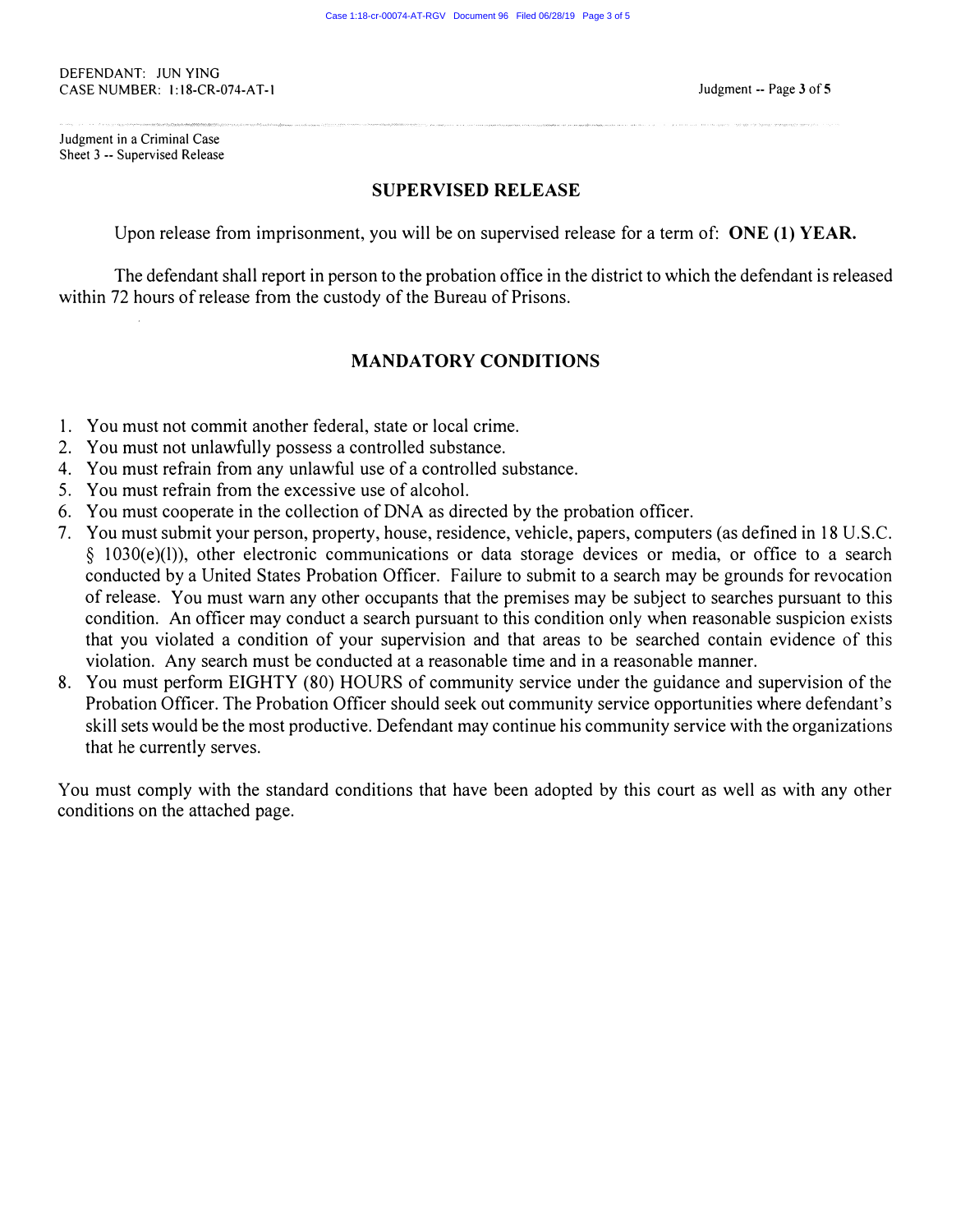### STANDARD CONDITIONS OF SUPERVISION

As part of your supervised release, you must comply with the following standard conditions of supervision. These conditions are imposed because they establish the basic expectations for your behavior while on supervision and identify the minimum tools needed by probation officers to keep informed, report to the court about, and bring about improvements in your conduct and condition.

A U.S. probation officer has instructed me on the conditions specified by the court and has provided me with a written copy of this judgment containing these conditions. For further information regarding these conditions, see Overview of Probation and Supervised Release Conditions, available at: WWW.USCOUrts.gov

- 1. You must report to the probation office in the federal judicial district where you are authorized to reside within 72 hours of your release from imprisonment, unless the probation officer instructs you to report to a different probation office or within a different time frame.
- 2. After initially reporting to the probation office, you will receive instructions from the court or the probation officer about how and when you must report to the probation officer, and you must report to the probation officer as instructed.
- 3. You must not knowingly leave the federal judicial district where you are authorized to reside without first getting permission from the court or the probation officer.
- 4. You must answer truthfully the questions asked by your probation officer.
- 5. You must live at a place approved by the probation officer. If you plan to change where you live or anything about your living arrangements (such as the people you live with), you must notify the probation officer at least 10 days before the change. If notifying the probation officer in advance is not possible due to unanticipated circumstances, you must notify the probation officer within 72 hours of becoming aware of a change or expected change.
- 6. You must allow the probation officer to visit you at any time at your home or elsewhere, and you must permit the probation officer to take any items prohibited by the conditions of your supervision that he or she observes in plain view.
- 7. You must work full time (at least 30 hours per week) at a lawful type of employment, unless the probation officer excuses you from doing so. If you do not have full-time employment you must try to find full-time employment, unless the probation officer excuses you from doing so. If you plan to change where you work or anything about your work (such as your position or your job responsibilities), you must notify the probation officer at least 10 days before the change. If notifying the probation officer at least 10 days in advance is not possible due to unanticipated circumstances, you must notify the probation officer within 72 hours of becoming aware of a change or expected change.
- 8. You must not communicate or interact with someone you know is engaged in criminal activity. If you know someone has been convicted of a felony, you must not knowingly communicate or interact with that person without first getting the permission of the probation officer.
- 9. If you are arrested or questioned by a law enforcement officer, you must notify the probation officer within 72 hours.
- 10. You must not own, possess, or have access to a firearm, ammunition, destructive device, or dangerous weapon (i.e., anything that was designed, or was modified for, the specific purpose of causing bodily injury or death to another person such as nunchakus or tasers). 11. You must not act or make any agreement with a law enforcement agency to act as a confidential human source or informant without first getting the permission of the court. 12. If the probation officer determines that you pose a risk to another person (including an organization), the probation officer may require you to notify the person about the risk and you must comply with that instruction. The probation officer may contact the person and confirm that you have notified the person about the risk. 13. You must follow the instructions of the probation officer related to the conditions of supervision.

### U.S. Probation Office Use Only

I understand that a violation of any of these conditions of supervised release may result in modification, extension, or revocation of my term of supervision.

| Defendant's Signature   | Date |
|-------------------------|------|
| <b>USPO's Signature</b> | Date |

#### DEFENDANT: JUN YING CASE NUMBER: 1:18-CR-074-AT-1 Judgment -- Page 4 of 5